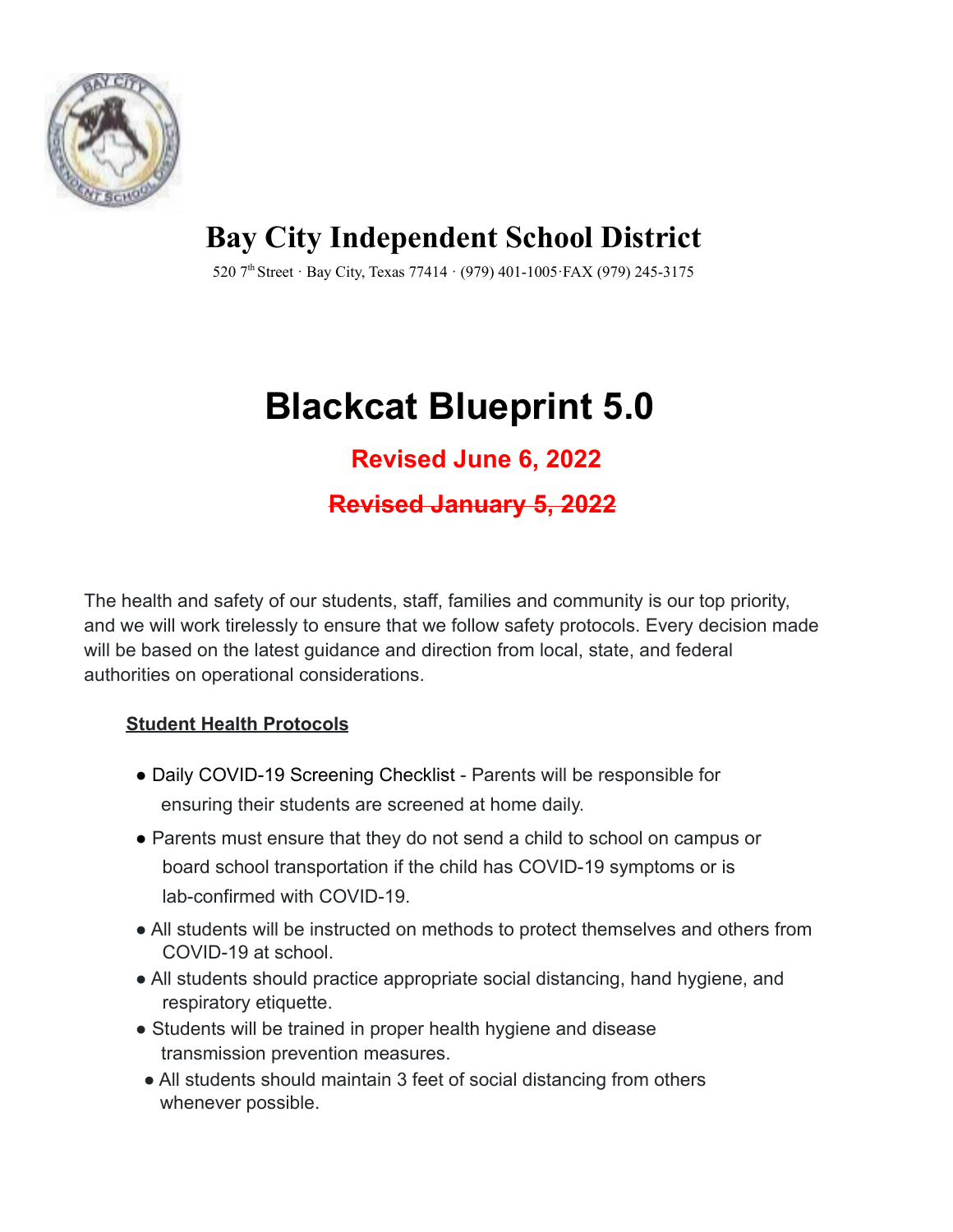#### **Health, Hygiene & Mitigation Practices**

- Hand sanitizer stations will be at the entrances of each facility.
- Hand sanitizers and disinfecting wipes will be provided in every classroom and library.
- Hand sanitizers will be placed in entrances to large gathering areas (e.g. cafeterias, gyms, libraries, etc.).
- Signage for proper hygiene practices will be posted throughout the buildings, in the restrooms, and at the entrances.
- Minimum door touching procedures will be implemented where possible.
- COVID-19 Testing is available to all students, school personnel and Bay City ISD School Board Members at the Live Oak Campus by appointment Monday through Friday while school is in session.

## **Identifying Possible COVID-19 Cases on Campus**

- Schools must immediately separate any student who shows COVID-19 symptoms while at school until the student can be picked up by a parent or guardian.
- Schools will clean the areas used by the individual who shows COVID-19 symptoms while at school (student, teacher, or staff) as soon as it is feasible.
- Students who report feeling feverish should be given an immediate temperature check to determine if they may be symptomatic for COVID-19.

## **Required Actions if Individuals with Test-Confirmed Cases Have Been in a School**

1. If an individual is test-confirmed to have COVID-19, the school will notify the local health department, in accordance with applicable federal, state, and local laws and regulations, including confidentiality requirements of the Americans With Disabilities Act (ADA) and Family Educational Rights and Privacy Act (FERPA).

2. Upon receipt of information that any teacher, staff member, student, or visitor at a school is test-confirmed to have COVID-19, the school will submit a report to the Texas Department of State Health Services via an online form.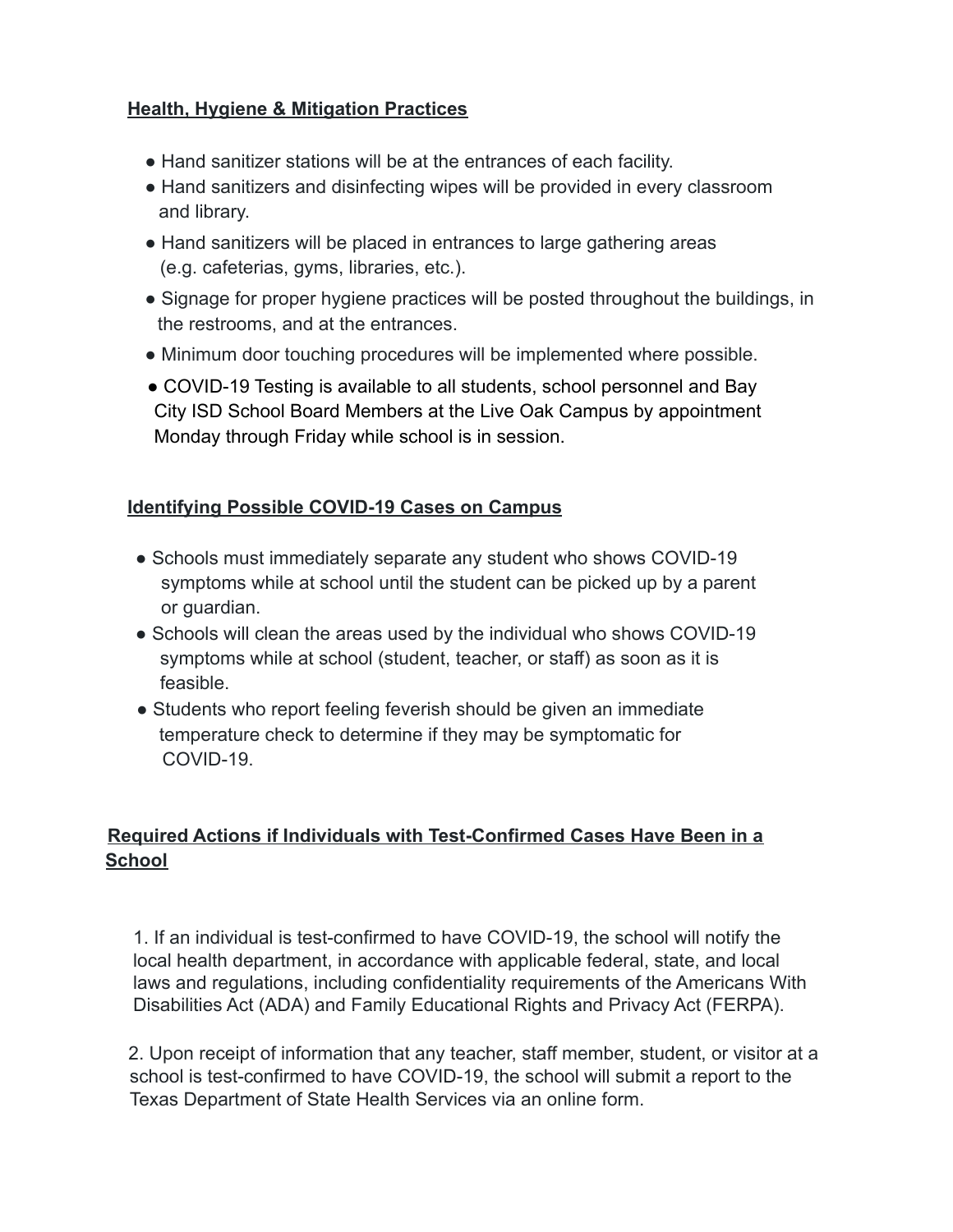3. Consistent with school notification requirements for other communicable diseases, and consistent with legal confidentiality requirements, the district will notify all teachers, staff, and families of all students in a classroom, extracurricular or after-school program cohort when a test-confirmed COVID-19 case is identified among students, teachers or staff who participated in those classrooms or cohorts.

Additionally, the district will also notify entire campuses and or departments when a positive COVID-19 case is identified on campuses or in their department. The notification will be via Blackboard.

#### **Students Who Have COVID-19**

The district will exclude students from attending school that are actively sick with COVID-19, who are suspected of having COVID-19, or have received a positive COVID-19 test result. The district will immediately notify parents, if this is determined while on campus.

# **For Symptomatic students to return back to school the following must all be met:**

- 10 days since symptoms first appeared
- 24 hours with no fever without the use of fever-reducing medications (Fever is a temperature of 100 degrees and higher)
- Other symptoms of COVID-19 are improving

# **For Asymptomatic students to return back to school the following must all be met:**

- At least 10 days have passed after they tested positive
- 24 hours with no fever without the use of fever-reducing medications (Fever is a temperature of 100 degrees and higher)
- Other symptoms of COVID-19 are improving

The district will provide testing for all students 43 and over to help mitigate the risk of asymptomatic individuals being on campuses. The district will conduct recurring COVID-19 testing using rapid tests provided by the state or other sources. Parents must provide prior written permission and be present when testing is conducted on students.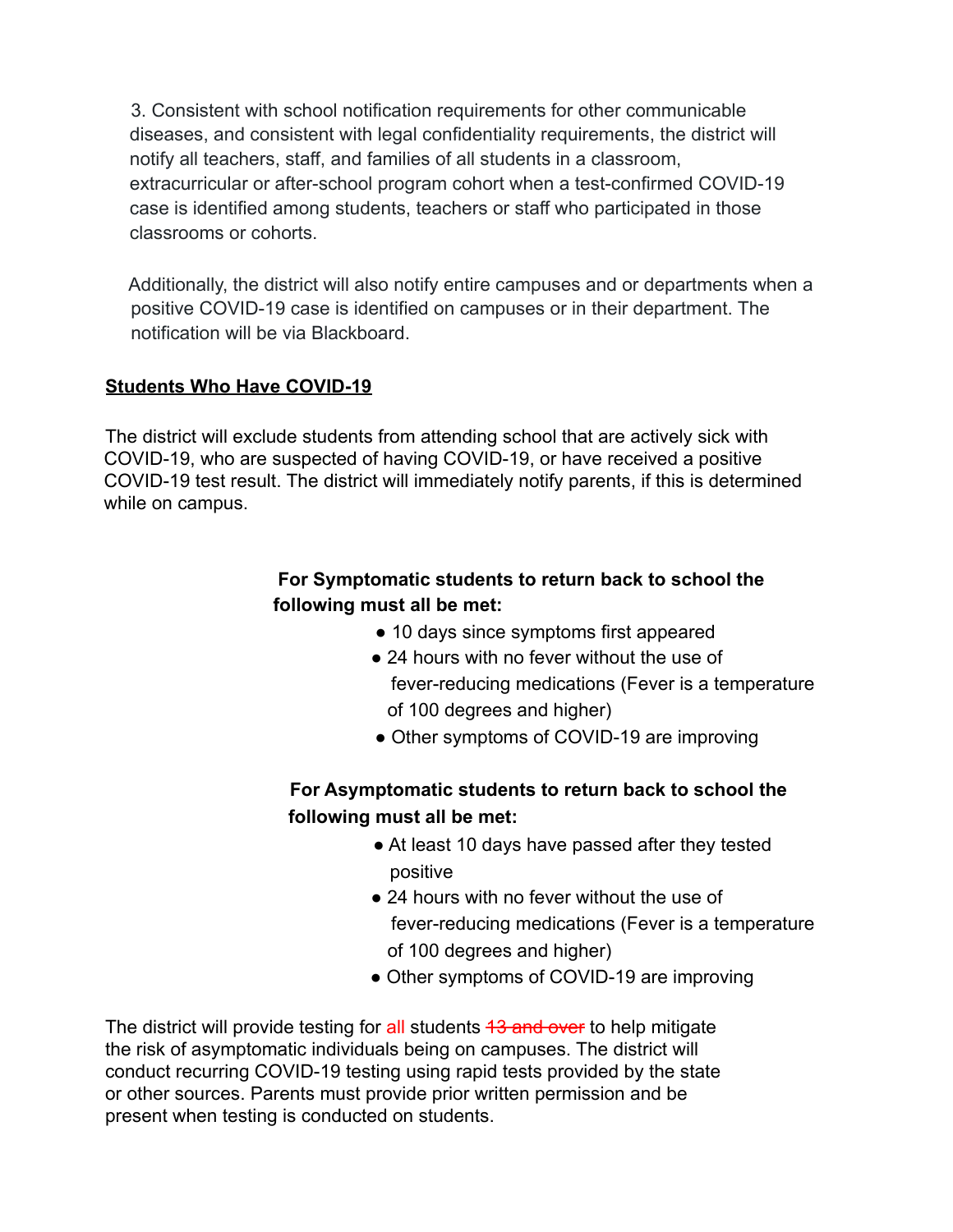# **Students Who Are A Close Contact With A Test Confirmed Case**

If the district is notified of a positive COVID-19 individual, the district will notify the parents of students identified as close contacts via Blackboard.

Parents of close contact students may opt to:

- Send their students to school following exposure and are encouraged to closely monitor their children for 10 calendar days for symptoms. If symptoms occur, keep students home and follow-up with your doctor or school nurse for testing.
- Keep their students home during the recommended 10 calendar day period following the exposure and return them to school symptom free. Parents must immediately notify the school nurse on their child's campus if choosing this option.

#### **Campus Cleaning / Sanitizing Plan**

• Campuses will be cleaned/sanitized throughout the instructional day.

● Custodial staffing will be realigned to allow for ongoing cleaning of touch surfaces during the instructional day. The district custodial staff will also utilize disinfection foggers on a regular basis for classrooms and common areas.

- Additional disinfection will be provided on all campuses by a contracted company on a regular basis.
- Classrooms will be equipped for cleaning between changing classes of student groups.
- Cleaning products will be properly stored when not in use.

#### **Social/Emotional Needs**

Along with the implementation of several health and safety protocols to address student and employee needs, Bay City ISD will also address the social and emotional needs of students and staff. The Texas Department of Health has provided a toll-free COVID-19 Mental Health Support Line at (833) 986-1919.

Plans include:

- Providing professional learning for staff on social/emotional learning (SEL) and trauma-informed classrooms.
- Developing/implementing mental health supports for students and employees.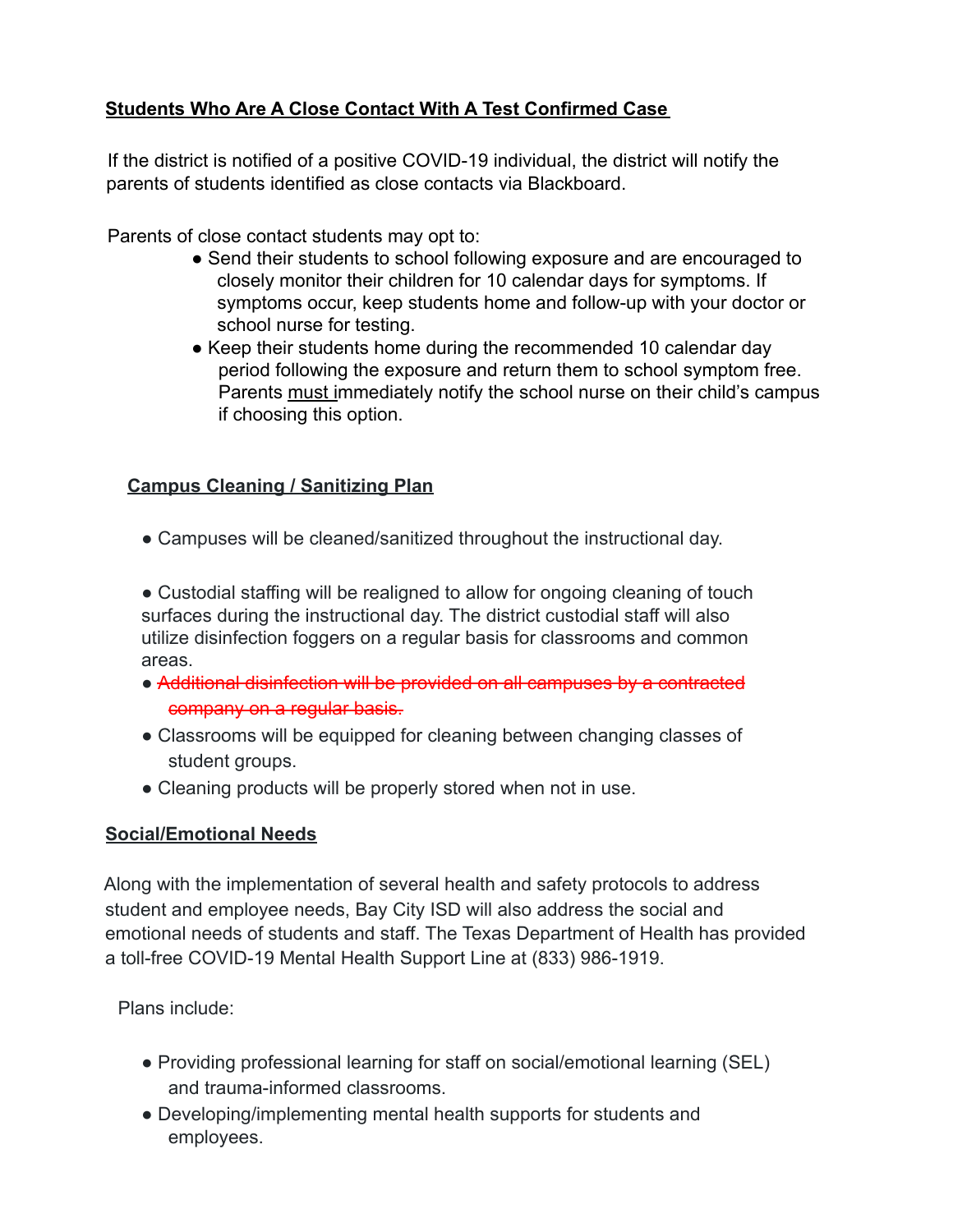- Case-managing individual student/family needs with BCISD district counselors, school social worker, Communities in Schools support and local mental health providers.
- If you or someone you know is feeling overwhelmed by the COVID-19 pandemic, help is available. Speak with a mental health professional for help dealing with anxiety, depression, stress, grief or worry 24/7.

## **Transportation**

As a response to COVID-19, Bay City ISD encourages all families, if they have the ability to do so, to transport children to and from school themselves. Bus transportation will be offered; however, the standard number of transported students compromises the ability to socially distance.

- Students were required to pre-register for bus transportation before the beginning of the school year.
- Bus seating will be assigned and will operate at the lowest capacity possible according to pre-registration numbers.
- All students will use hand sanitizer upon boarding the bus.
- Bus windows will be lowered when weather permits to increase air flow.
- Each bus will be sanitized between routes. Transportation staff will be trained in proper sanitation procedures.
- All Bay City ISD vehicles will be equipped with sanitation and cleaning supplies.

# **Employee Health Protocols**

- All BCISD employees will self-screen daily at home before coming to work. If you have symptoms, do not report to work.
- All employees shall know, understand and practice methods to protect themselves and others from COVID-19 at work.
- All employees must practice appropriate cleaning and disinfection, hand hygiene, and respiratory etiquette.
- All employees shall regularly wash their hands when reporting to work and after using the restroom.
- It is recommended that all employees maintain 3 feet of distance from others.
- All employees will be required to report health/exposure concerns to their COVID Coordinator.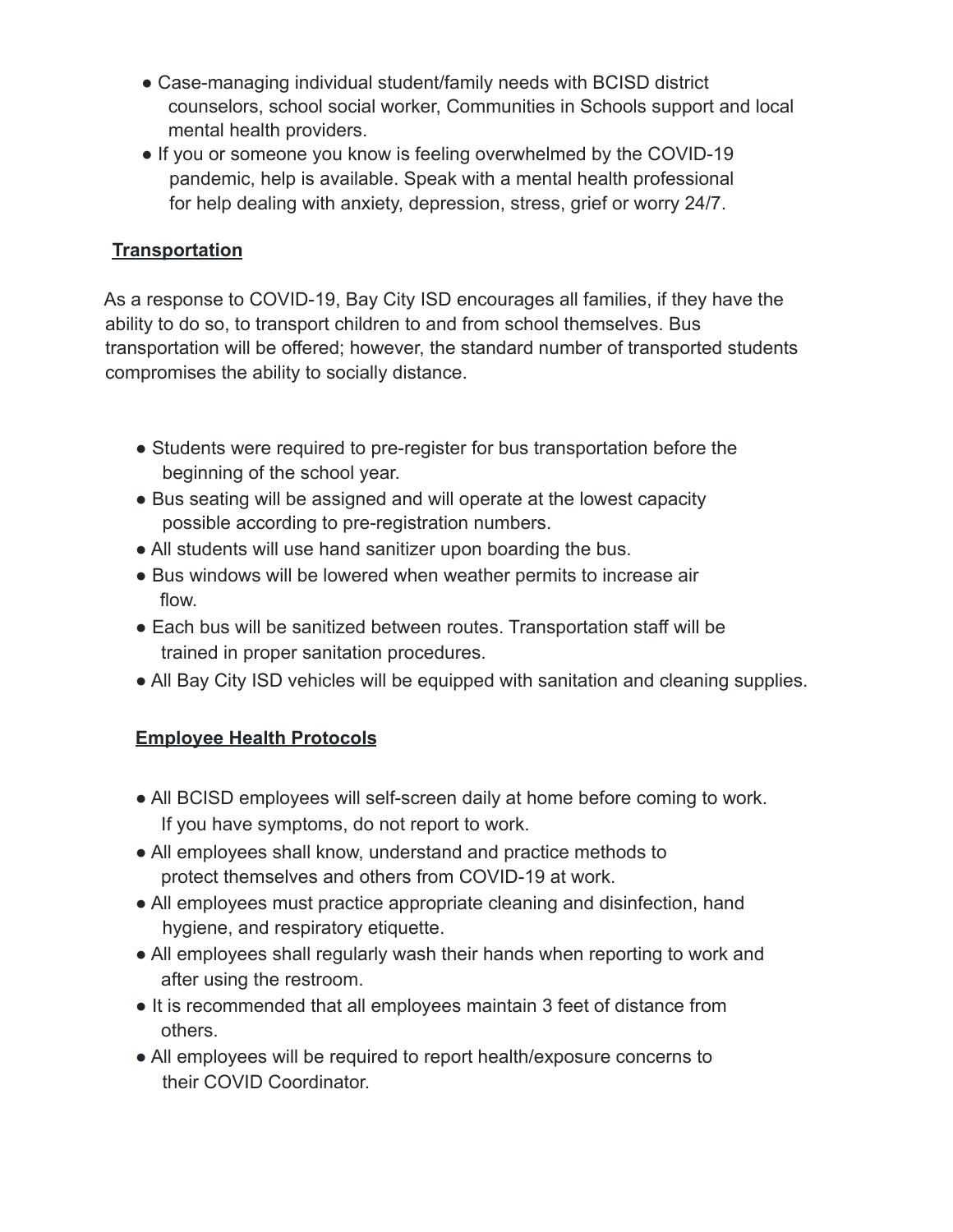#### **Staff Who Have COVID-19**

The district will exclude staff from attending work that are actively sick with COVID-19, who are suspected of having COVID-19, or have received a positive COVID-19 test result.

# **Staff may return to work when the following re-entry conditions have been met:**

#### **For Symptomatic staff to return back to work:**

- 5 days since symptoms first appeared, and:
- 24 hours with no fever without the use of fever-reducing medications (fever is a temperature of 100 degrees and higher)
- Other symptoms of COVID-19 are improving
- Recommended to wear a well-fitted mask on Days 6-10 upon return to work
- Daily Self COVID-19 Checks prior to returning

#### **For Asymptomatic staff to return back to work:**

- At least 5 days have passed after a positive test, and:
- 24 hours with no fever without the use of fever-reducing medications (fever is a temperature of 100 degrees and higher)
- Other symptoms of COVID-19 are improving
- Recommended to wear a well-fitted mask on Days 6-10 upon returning to work
- Daily Self COVID-19 Checks prior to returning.

#### **Staff who are a close contact with a test confirmed case**

If the district is notified of a positive COVID-19 individual, the district will notify staff identified as close contacts.

#### **Staff who are close contacts may opt to:**

- Continue to work on campus with rapid testing being performed at the start of the day, every third day following exposure until the end of Day 10
- Take leave and stay home during the recommended 5 calendar day period following the exposure and return to work symptom-free. If taking leave, enter days into AESOP.